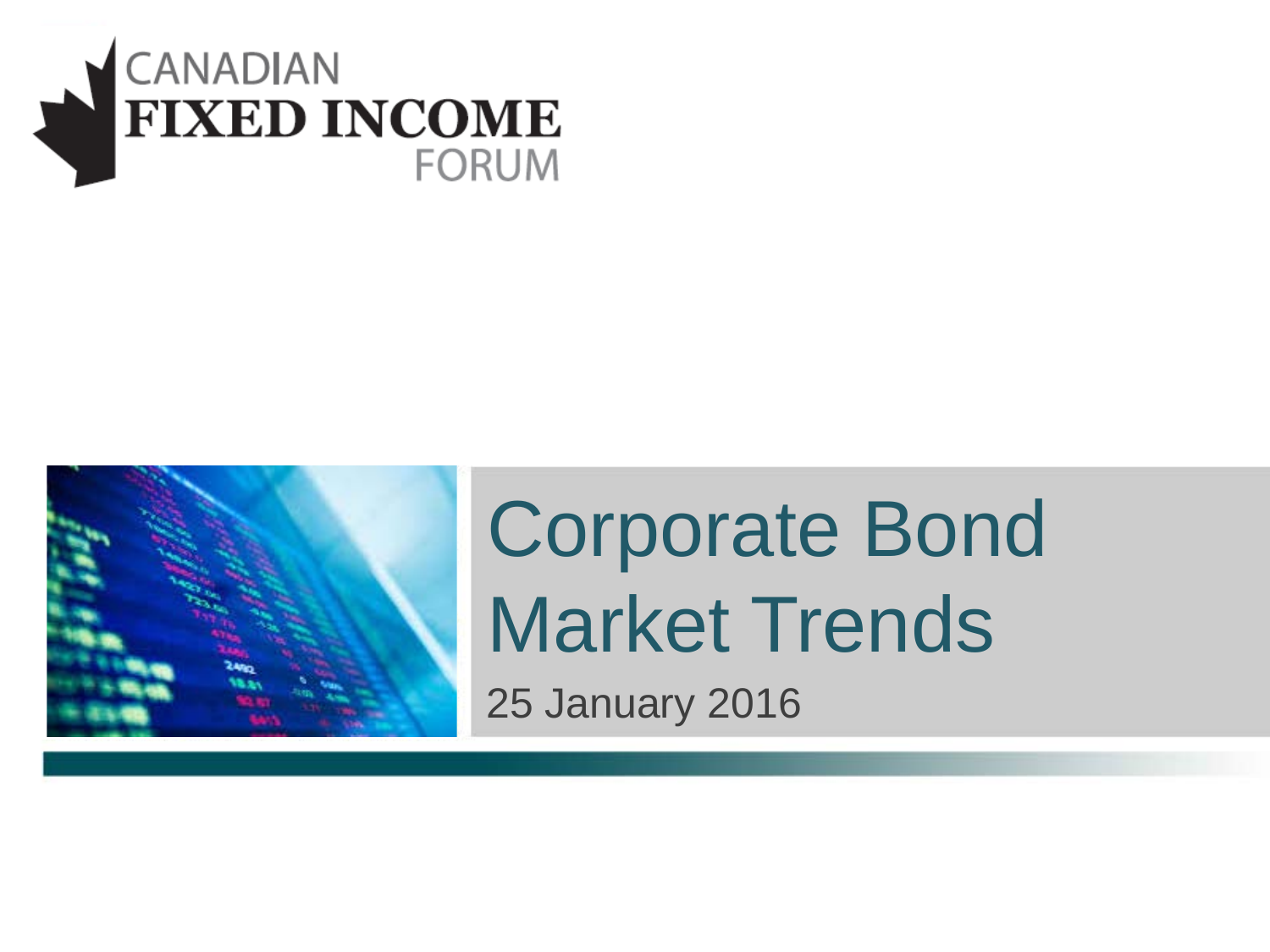# Stock of corporate bonds has increased



Source: Fed Flow of Funds, Statistics Canada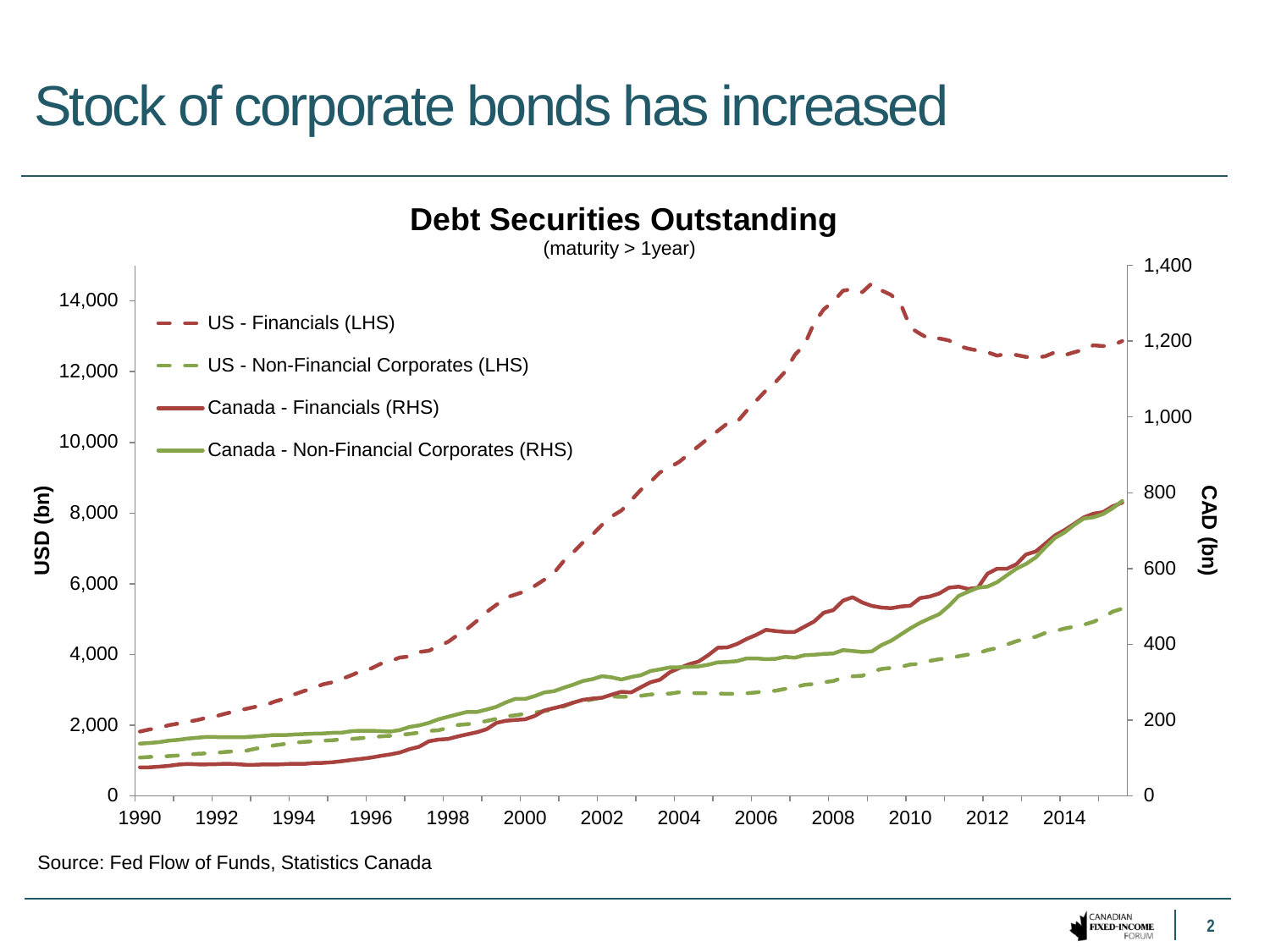### Trading volumes have increased, but average trade sizes have been relatively stable

|                                                   | 2010          |           | 2011          |           | 2012          |           | 2013          |           | 2014          |           | 2015          |       |
|---------------------------------------------------|---------------|-----------|---------------|-----------|---------------|-----------|---------------|-----------|---------------|-----------|---------------|-------|
|                                                   | <b>Canada</b> | <b>US</b> | <b>Canada</b> | <b>US</b> | <b>Canada</b> | <b>US</b> | <b>Canada</b> | <b>US</b> | <b>Canada</b> | <b>US</b> | <b>Canada</b> | US*   |
| <b>Total</b><br><b>Trading</b><br>Volume<br>\$bn) | 233           | 2,631     | 240           | 2,619     | 275           | 2,758     | 332           | 2,992     | 334           | 3,029     | 360           | 1,428 |
| Average<br><b>Trade</b><br>Size (\$m)             | 0.60          | 1.50      | 0.57          | 1.40      | 0.50          | 1.30      | 0.58          | 1.30      | 0.61          | 1.20      | 0.65          | 1.25  |
| <b>Turnover</b><br><b>Proxy</b>                   | 18%           | 37%       | 18%           | 36%       | 19%           | 31%       | 23%           | 31%       | 22%           | 30%       | 20%           | 28%   |

\*Up to May 29, 2015

Note: Canadian and US amounts are in the currencies of their respective countries. Turnover is calculated as the median across all individual bonds (each bond's trading volume divided by the bond's outstanding amount)

Source: TRACE, CDS, Statistics Canada, Bloomberg, SIFMA, Bank of Canada calculations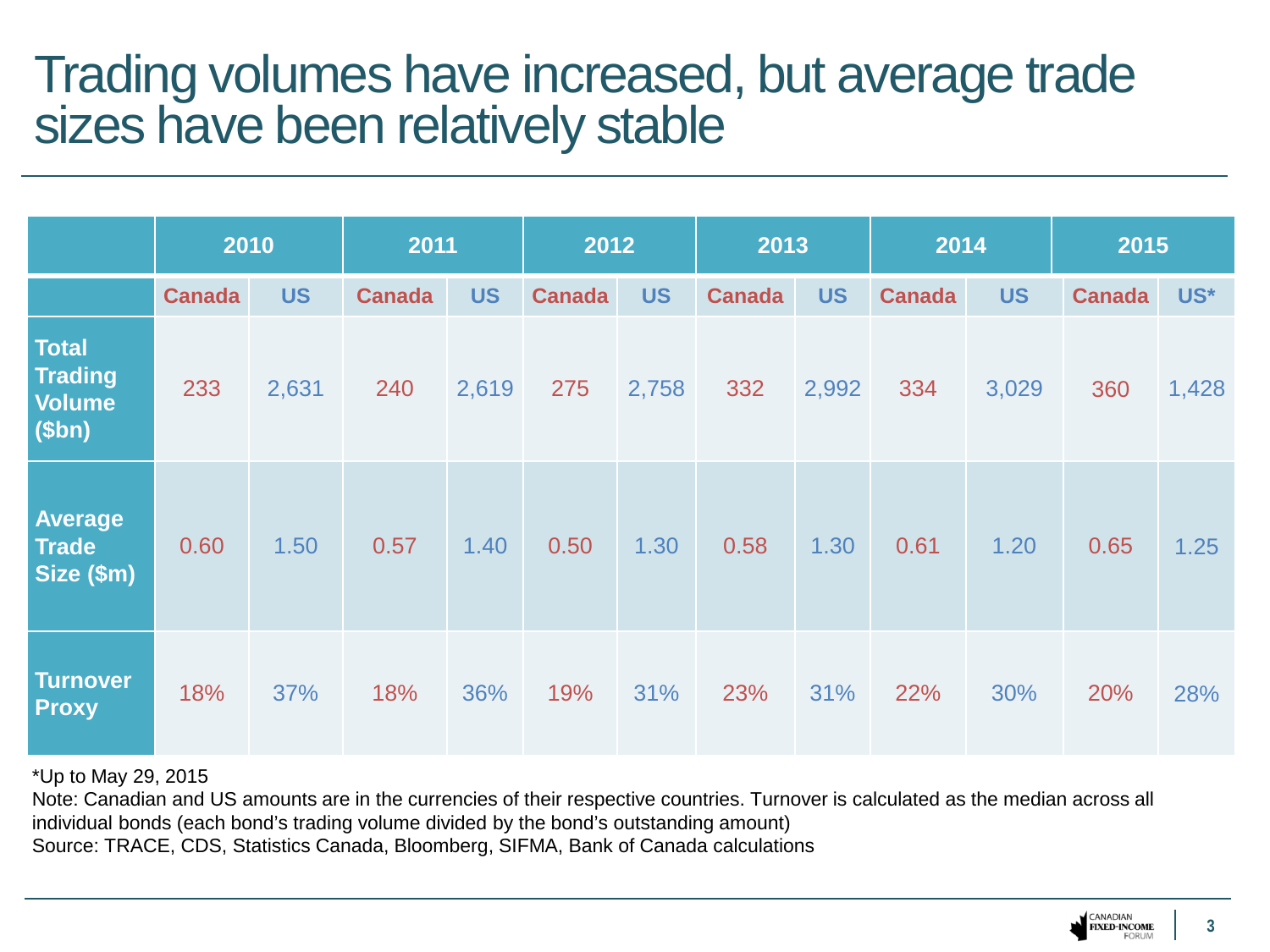# Canadian bond trading volumes have grown



CANADIAN<br>**FIXED-INCOME FORUM**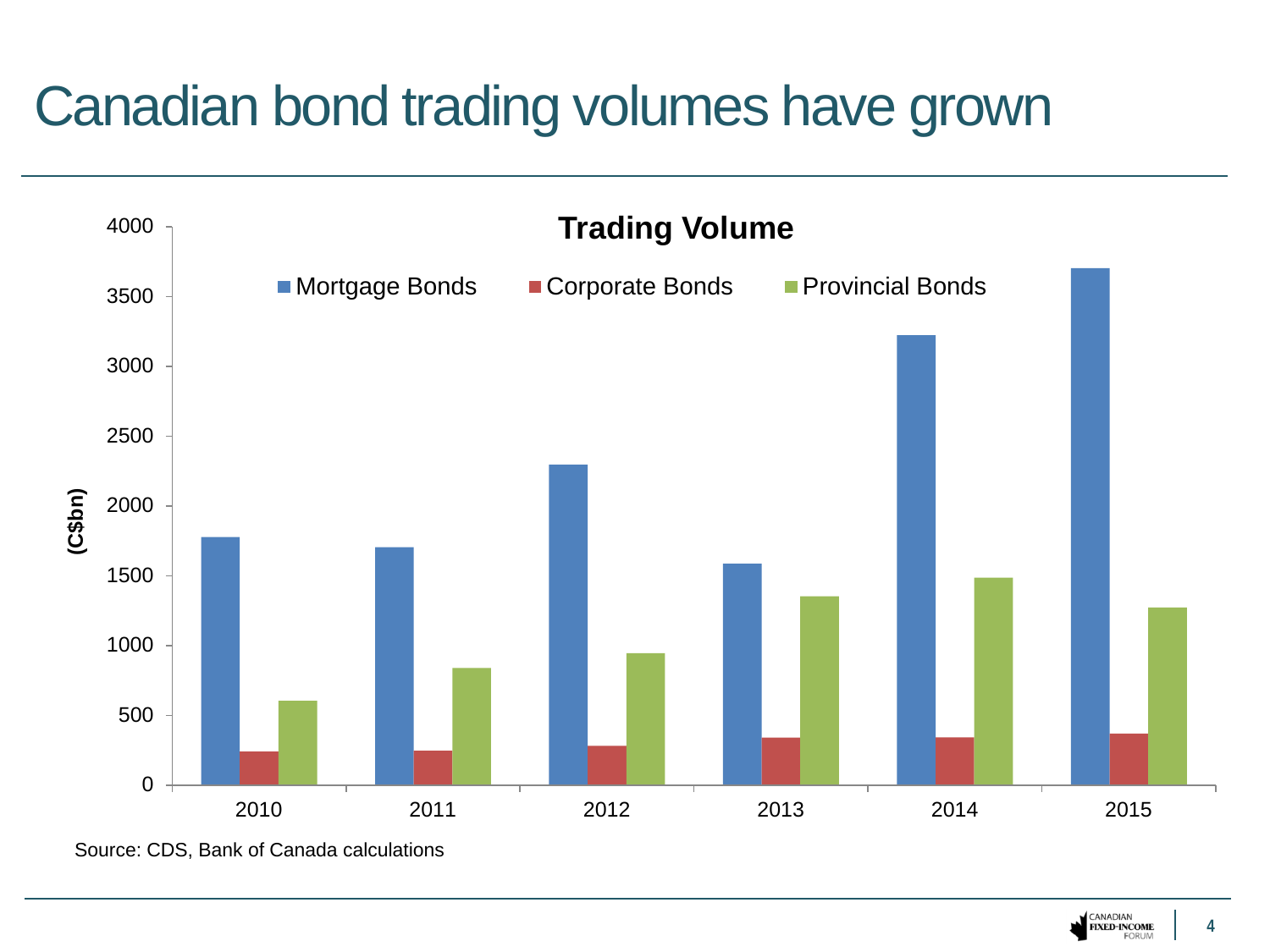#### Trading of corporate bonds is concentrated in small number of issues



#### CANADIAN **5 FIXED-INCOME**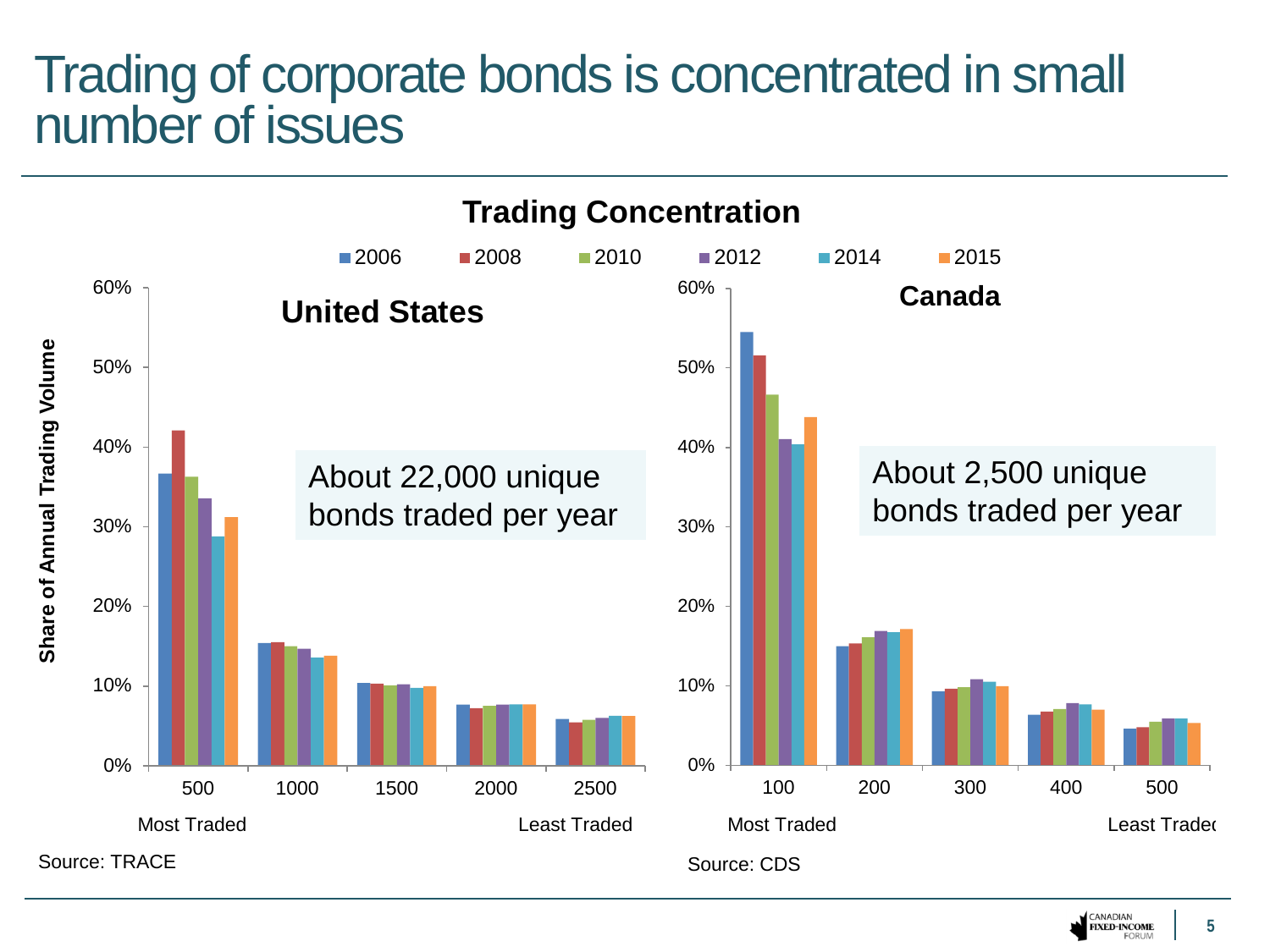## Bond trading decreases as a bond ages





**6**